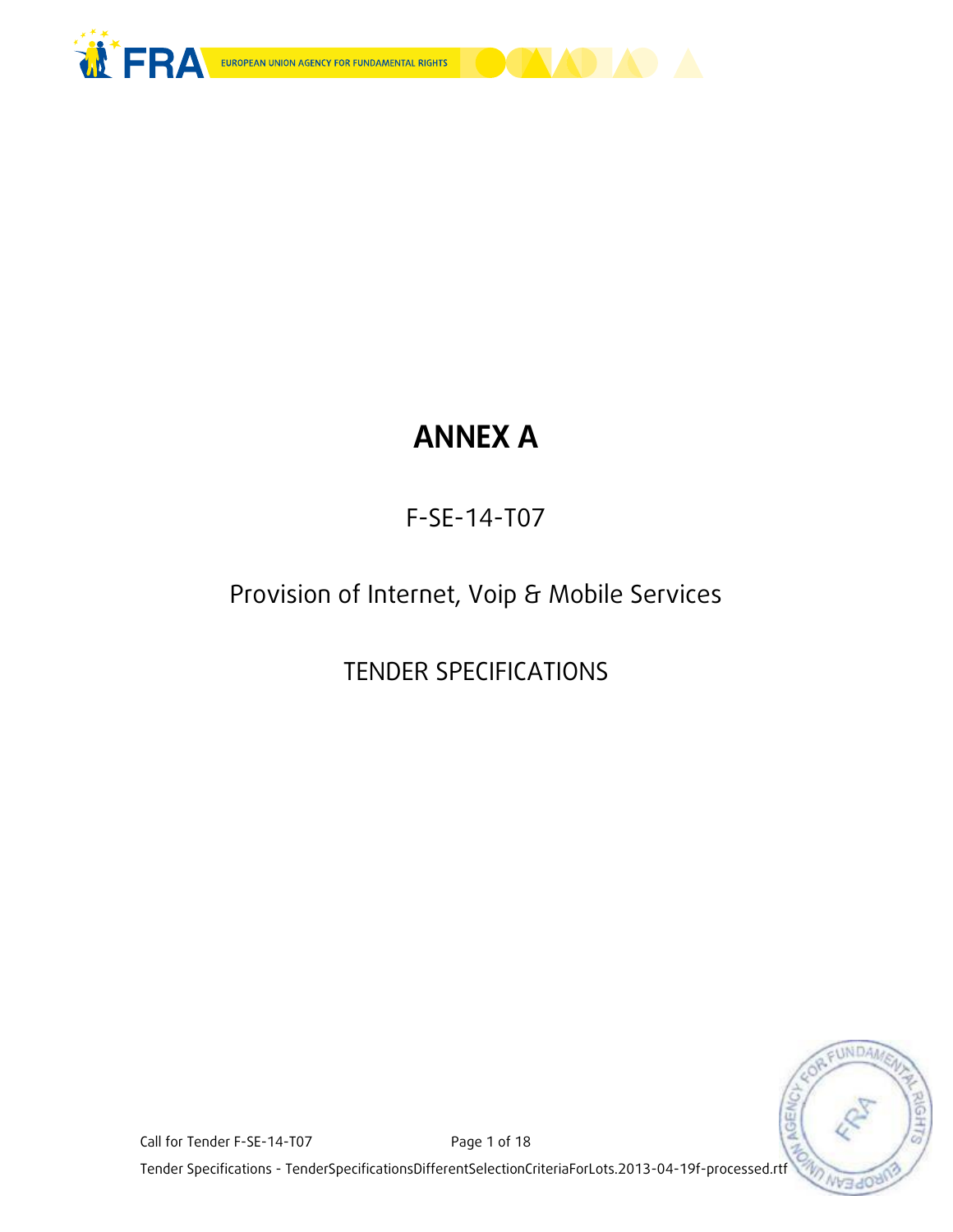

# **1. Description of the tender**

The purpose of this tender is to award a maximum of three (3) Framework Contracts in cascading order per lot for the provision of internet, voip and mobile services as described in Annex A.1 Technical Specifications.

The contract notice for the present call for tenders was published on 02/01/2015 with reference number 2015/S 001-000004.

# **2. Division into lots**

This tender is divided into three (3) Lots, the subject of all lots is services, as follows:

**Lot 1: Internet services**. The purpose of this tender is to award a maximum of three (3) Framework Contracts in cascading order for the provision of internet services as described in Annex A.1 Technical Specifications.

**Lot 2: VoIP telephony**. The purpose of this tender is to award a maximum of three (3) Framework Contracts in cascading order for the provision of VoIP telephony services as described in Annex A.1 Technical Specifications.

**Lot 3: Mobile telephony**. The purpose of this tender is to award a maximum of three (3) Framework Contracts in cascading order for the provision of mobile telephony services as described in Annex A.1 Technical Specifications.

Tenderers can apply for one or for more lots. However, a separate tender must be submitted for each lot, and each tender must cover all the tasks in the lot to which it refers. Submission of a tender for only some of the tasks to be performed under the contract will lead to the rejection of the tender.

# **3. Purpose of the tender**

The purpose of this invitation to tender is to award a Framework Services contract for the provision of Internet, Voip & Mobile Services.

The contracting authority intends to award a maximum of three (3) framework contracts per lot, in cascading and descending order, for the provision of services as specified in Annex A.1 Technical Specifications, provided that there is a sufficient number of economic operators that satisfy the selection criteria or a sufficient number of admissible tenders which meet the award criteria.

The multiple framework contracts will take the form of contracts which are separate but concluded on identical terms with each of the successful tenderers.Framework contracts involve no direct commitment and, in particular, do not constitute orders per se. Instead, they lay down the legal, financial, technical and administrative provisions governing the relations between the contracting authority and the contractor during the period of its validity. Specific contracts or Order Forms will be issued throughout the validity of the framework contract. Such specific contracts or orders will be attached to the framework contract. The draft Framework Contract (Annex B) specifies the basic conditions applicable to any assignment placed under its terms. Signature of a framework contract does not oblige the contracting authority to place an assignment. The framework contract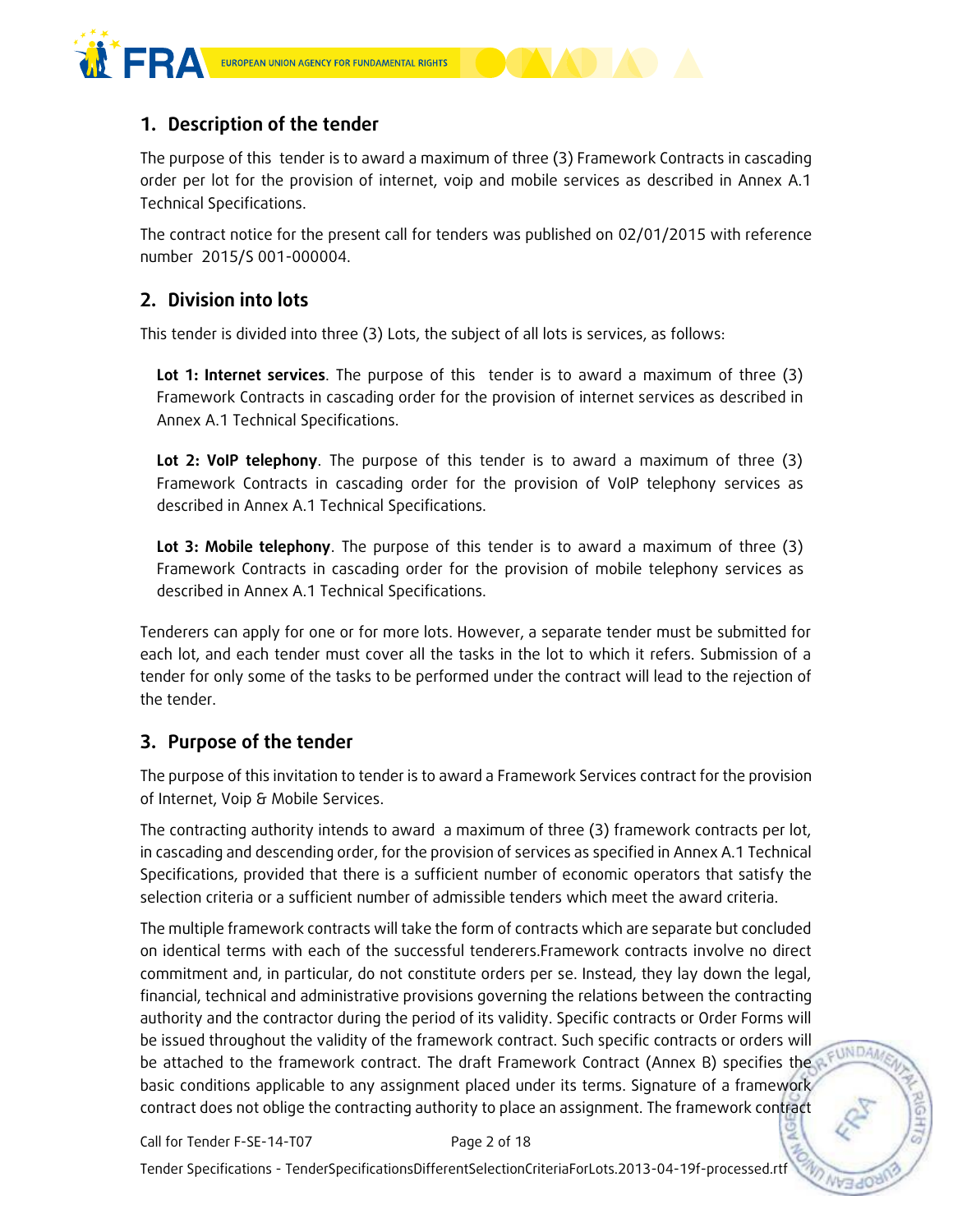

does not preclude the contracting authority from assigning tasks in the areas set out above to the other contractors or from having these tasks carried out by contracting authority's staff.

# **4. Place of delivery or performance**

The place of performance of the tasks shall be the contractor's premises or any other place indicated in Annex A.1 Technical specifications.

# **5. Duration**

The framework contract(s) resulting from the present call for tenders shall enter into force the date on which it is signed by the last contracting party.

The framework contract(s) will have an initial duration of four (4) years from the date of signature and may be renewed up to two (2) times for an additional period of one (1) year each time. The contract shall be renewed automatically under the same conditions, unless written notification to the contrary is sent by one of the contracting parties and received by the other before expiry of the period indicated in the Draft Framework Contract (Annex B). Renewal does not imply any modification or deferment of existing obligations. The duration of the framework contract(s) shall not exceed six (6) years.

Implementation of the contract(s) may not start before the date on which the contract enters into force.

# **6. Volume**

The maximum volume of the Framework Contract, for all lots for four (4) years and two (2) years of renewals is estimated at 430.000,00 EUR, excluding VAT.

In particular, the volume per lot is as follows:

### **Lot 1 Internet services**

The indicative volume of the contract has been estimated at 250,000.00 EUR excluding VAT.

### **Lot 2 VoIP telephony**

The volume of the contract has been estimated at 90,000.00 EUR excluding VAT.

### **Lot 3 Mobile telephony**

The indicative volume of the contract has been estimated at 90,000.00 EUR excluding VAT.

# **7. Terms of payment**

The payment arrangements governing the contracts resulting from the present call for tenders are detailed in the relevant articles of Annex B – Draft Framework Contract. Tenderers are strongly advised to carefully read those articles before submitting their tenders.

# **8. Financial guarantees**

No financial guarantees are required.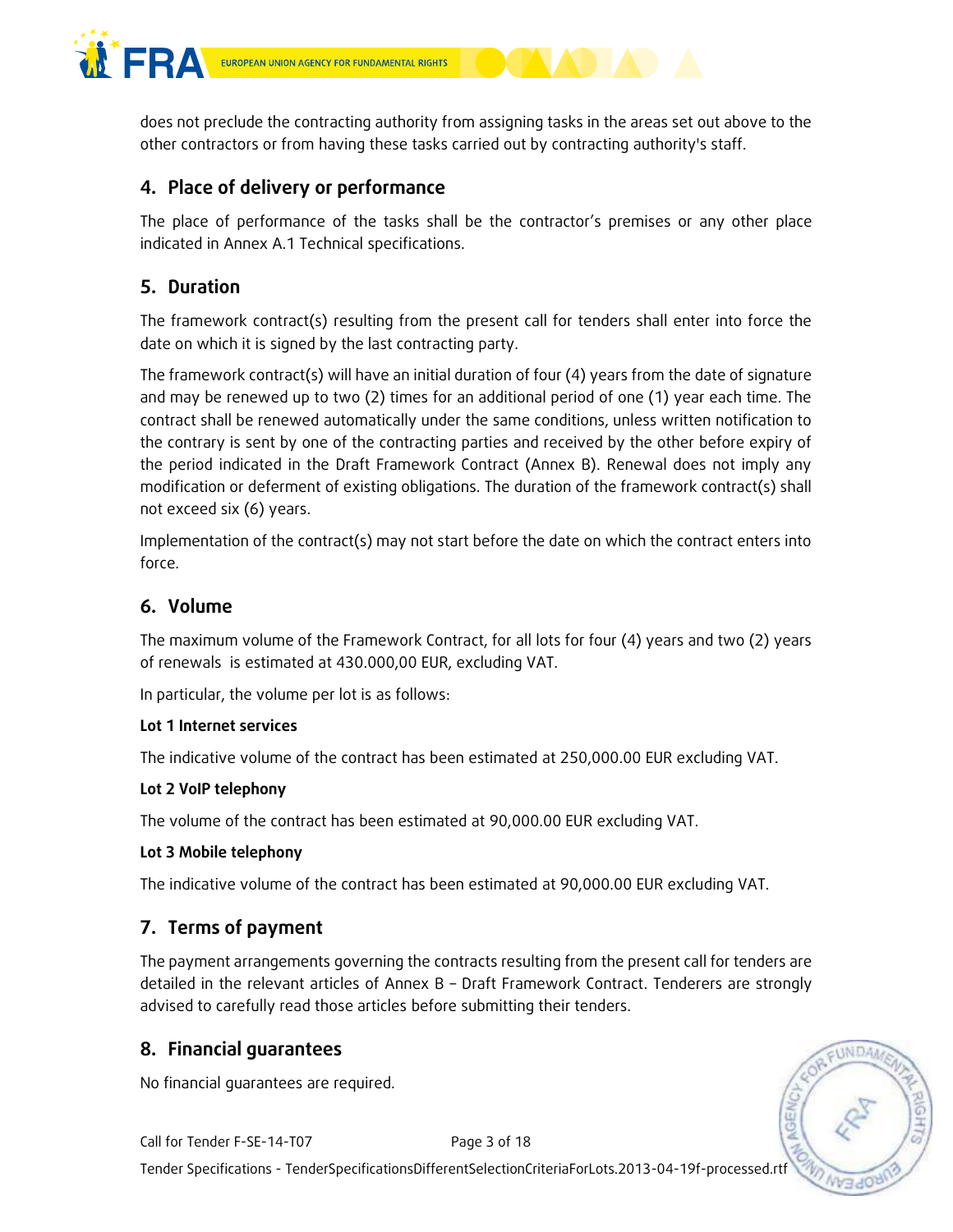

# **9. Participation in the tendering procedure**

Participation in tendering procedures is open on equal terms to all natural and legal persons coming within the scope of the Treaties and to all natural and legal persons established in a third country which has a special agreement with the Communities in the field of public procurement on the conditions laid down in that agreement<sup>1</sup>.

# **10. Consortia or group of service providers**

Joint tenders submitted by several economic operators (a consortium or a group of companies) are allowed. In such cases, one of the members must be designated as the group leader or group manager. All members of a consortium or a group of companies (i.e. the leader and all other members) are jointly and severally liable towards the contracting authority. Changes in the composition of the consortium or group of companies must be expressly authorised by the contracting authority.

Tenderers submitting joint bids shall describe how their cooperation will be organised in order to perform the tasks specified in Annex A.1 Technical Specifications.

Joint tenders will be assessed as follows:

- The exclusion criteria will be assessed in relation to each economic operator individually. The Declaration of Honour with respect to the Exclusion Criteria and Absence of Conflict of Interest included in Annex C, duly signed and dated, stating that the tenderer is not in one of the exclusion situations, must be provided by each member of the consortium or the group.
- The selection criteria for economic and financial capacity will be assessed in relation to each economic operator individually. However, economic and financial criteria that shall be achieved above a certain minimum threshold (as specified in the selection criteria mentioned below) will be assessed in relation to the consortium or group of companies as a whole.
- The selection criteria for technical and professional capacity will be assessed in relation to the consortium or group of companies as a whole.

# **11. Subcontracting**

Any intention to subcontract part of the contract must be clearly stated by the tenderer in Annex C. Tenderers must indicate the maximum percentage of the contract they intend to subcontract and the identity of those subcontractors they intend to work with whose intended share of the contract is above 10% of the total contract amount, and clearly state the nature of their links to those subcontractors.

For each subcontractor identified in the tender, tenderers must provide a Letter of Intent signed by the subcontractor stating their unambiguous undertaking to collaborate with the tenderer.

Offers involving subcontracting will be assessed as follows:

-

<sup>&</sup>lt;sup>1</sup> Please note that the European Union Agency for Fundamental Rights is not part of the Agreement on Government Procurement (GPA) concluded within the World Trade Organisation. Therefore, the Agency's procurement procedures are not open to tenderers from GPA countries.**NGE**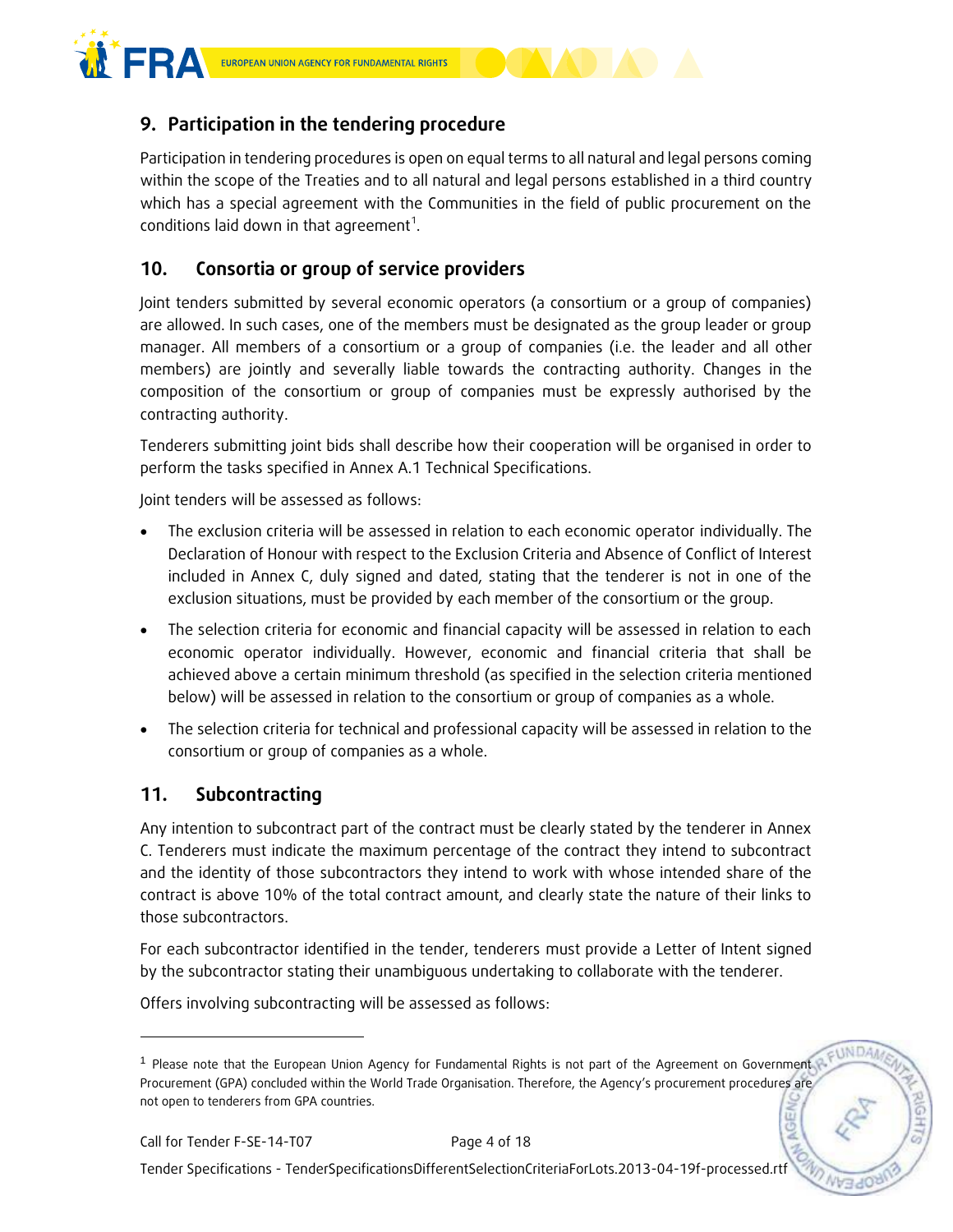

- The exclusion criteria of all identified subcontractors whose intended share of the contract is above 10% will be assessed. The Declaration of Honour with respect to the Exclusion Criteria and Absence of Conflict of Interest included in Annex C, duly signed and dated, stating that the subcontractor is not in one of the exclusion situations, must be provided by each identified subcontractor.
- Where the tenderer relies on the economic, financial, technical and professional capacity of the identified subcontractor(s) to meet the selection criteria, subcontractors shall be treated as if they were partners in a consortium or a group of companies for the purposes of the evaluation of the selection criteria, and therefore, they shall provide proof of economic, financial, technical and professional capacity as well.

Tenderers must inform the subcontractor(s) and include in their Letter of Intent that the provisions referring to checks and audits included in the Draft Contract (Annex B) may be applied to them.

Once the contract has been signed, the provisions regarding subcontracting included in the draft contract will apply. The contracting authority retains the right to approve or reject the proposed subcontractors.

If the tender includes subcontracting, it is recommended that contractual arrangements with subcontractors include mediation as a method of dispute resolution.

# **12. Visits to premises**

A visit to the premises is not foreseen.

# **13. Date and place of opening of the tenders**

Tenders will be opened at 10:30 hrs on 19/02/2015 at the contracting authority's address. An authorised representative of each tenderer may attend the opening of the bids. Companies wishing to attend are requested to notify their intention by sending a fax or e-mail at least 72 hours in advance to the fax or e-mail. This notification must be signed by an authorised officer of the tenderer and specify the name of the person who will attend the opening of the bids on the tenderers behalf.

# **14. Contacts between the tenderer and the contracting authority**

In principle, no contact is permitted between the contracting authority and the tenderers during the tendering procedure.

However, in exceptional circumstances contact may be made on the tenderers initiative before the final date for the submission of bids, in order (and only for this reason) to clarify the nature of the contract.

Such requests for further information may be made by fax, e-mail or to the address below:

European Union Agency for Fundamental Rights Invitation to tender No: F-SE-14-T07 Administration Schwarzenbergplatz 11

**UNDAN**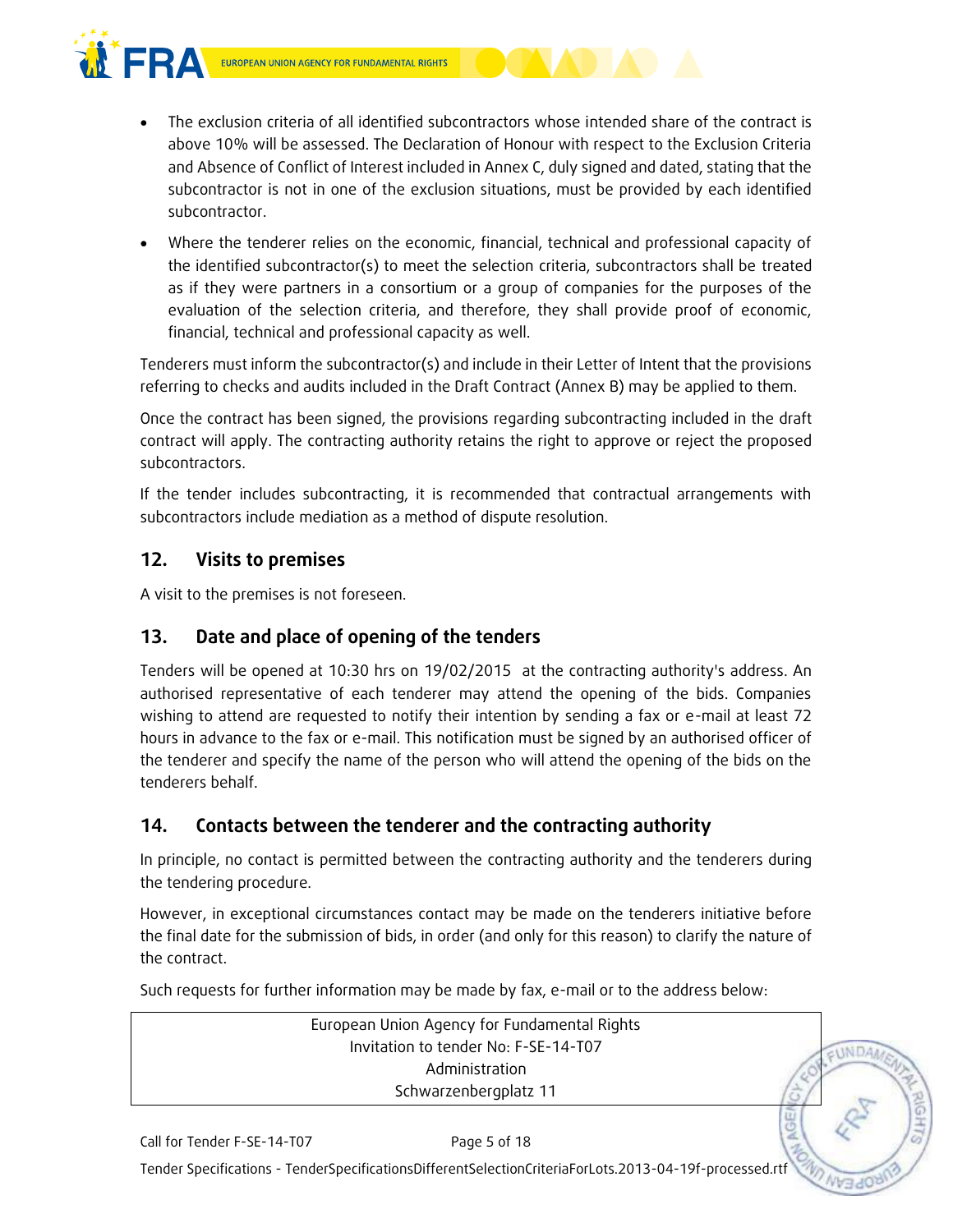

# Vienna 1040 – Austria

### Fax: +43 (0)1 580 30 691 ; e-mail: procurement@fra.europa.eu

Insofar as it has been requested in good time, the additional information will be sent simultaneously to all economic operators who requested the tender documents or who have expressed interest in submitting a tender, as soon as possible and no later than six calendar days before the deadline for the submission of tenders or, in the case of requests for information received less than eight calendar days before the deadline for the submission of bids, as soon as possible after the request for information has been received. The contracting authority will not process any request for additional information made less than five working days before the deadline for submission of tenders.

The answers to the requests for additional information will also be posted on http://fra.europa.eu/en/about-fra/procurement. The website will be updated regularly and it is the tenderers' responsibility to check for updates and modifications during the tendering period.

Similarly, contact may in exceptional circumstances be made on the contracting authority's initiative:

- a. before the final date for the submission of bids, in order to inform interested parties of an error, a lack of precision, an omission or any other material shortcoming in the drawing up of the documents of the invitation to tender; or
- b. after the opening of bids, where a bid requires clarification or in order to correct material errors made in drawing up a bid.

Please note that in any event such contact may not result in a modification of the terms of the bid.

# **15. Alteration or withdrawal of tenders**

Tenderers may alter or withdraw their tenders by written notification prior to the deadline for submission of tenders. No tender may be altered after the deadline for submission. Withdrawals must be unconditional and will end all participation in the tender procedure.

Any such notification of alteration or withdrawal must be prepared and submitted in accordance with the instructions on how to submit tenders included in the Invitation to tender, and the envelope must also be marked with "alteration" or "withdrawal" as appropriate.

# **16. Variants**

Variant solutions are not allowed and will not be taken into consideration.

# **17. Assessment of the tenderers**

Tenderers will be assessed on the basis of the exclusion (Phase I) and selection (Phase II) criteria described below.

CUNDA

MGEI

### **17.1 Exclusion criteria (Phase I)**

The aim of this phase is to assess if tenderers fall in any of the exclusion situations listed below and therefore, cannot take part in the tender procedure.

Call for Tender F-SE-14-T07 Page 6 of 18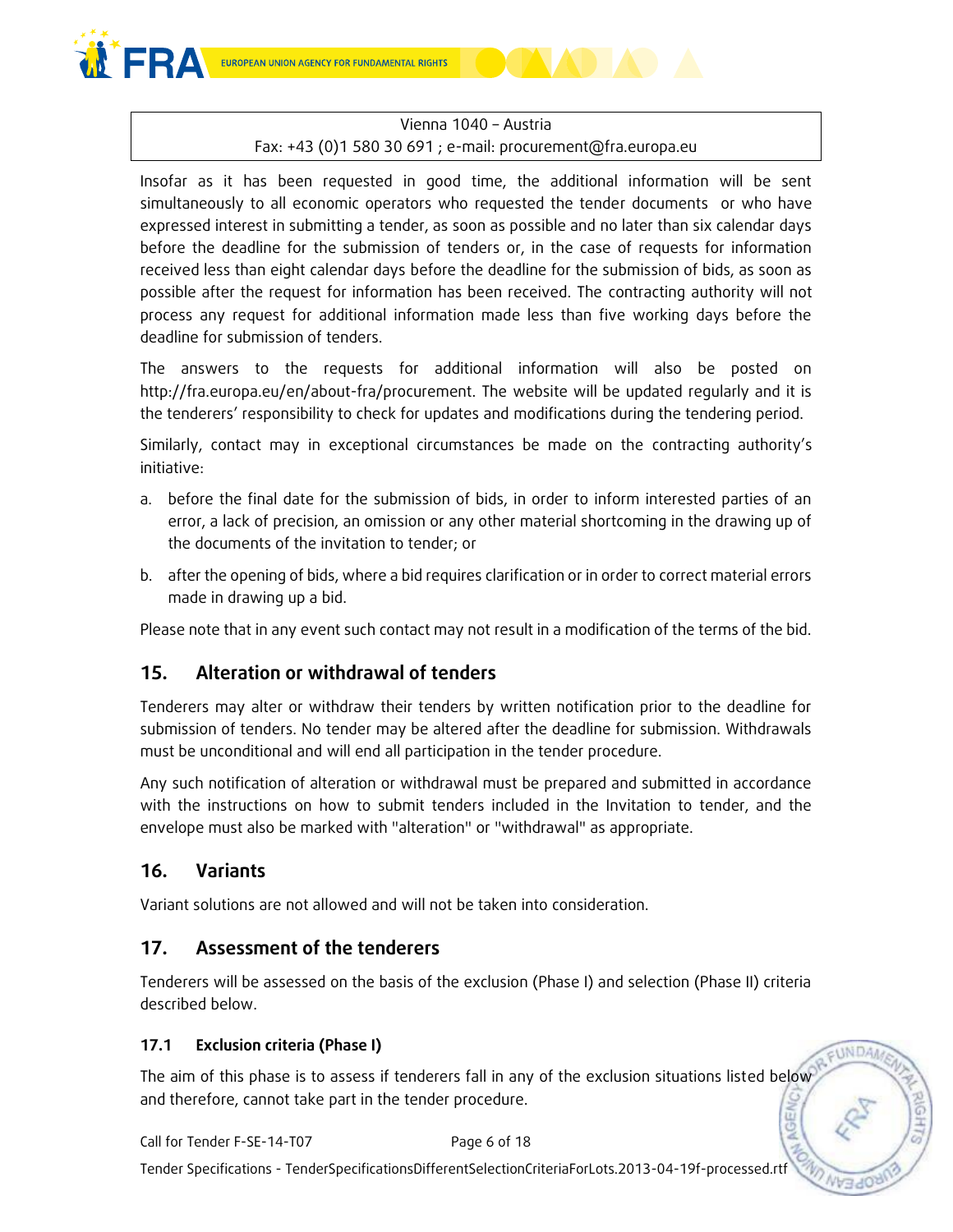

### **17.1.1 Exclusion situations**

Tenderers shall be excluded from participation in the present procurement procedure if:

- a. they are bankrupt or being wound up, are having their affairs administered by the courts, have entered into an arrangement with creditors, have suspended business activities, are the subject of proceedings concerning those matters, or are in any analogous situation arising from a similar procedure provided for in national legislation or regulations;
- b. they or persons having powers of representation, decision making or control over them have been convicted of an offence concerning their professional conduct by a judgment of a competent authority of a Member State which has the force of *res judicata;*
- c. they have been guilty of grave professional misconduct proven by any means which the contracting authority can justify including by decisions of the EIB and international organisations;
- d. they are not in compliance with their obligations relating to the payment of social security contributions or the payment of taxes in accordance with the legal provisions of the country in which they are established or with those of the country of the contracting authority or those of the country where the contract is to be performed;
- e. they or persons having powers of representation, decision making or control over them have been the subject of a judgment which has the force of *res judicata* for fraud, corruption, involvement in a criminal organisation, money laundering or any other illegal activity, where such illegal activity is detrimental to the Union's financial interests, and
- f. following another procurement procedure or grant award procedure financed by the Union's budget, they have been declared to be in serious breach of contract for failure to comply with their contractual obligations.

Tenderers shall be excluded from the award of the contract if, during the present procurement procedure:

- g. are subject to a conflict of interest, and
- h. are guilty of misrepresentation in supplying the information required by the contracting authority as a condition of participation in the contract procedure or fail to supply this information.

### **17.1.2 Documentary evidence**

At the tendering stage, tenderers shall declare that they are not in one of the situations listed above by submitting a signed Declaration of Honour and Absence of Conflict of Interest, in accordance with the form included in Annex C.

In addition, the tenderer to whom the contract is to be awarded (including all members of the consortium or group of companies and identified subcontractors whose intended share of the contract is above 10%) shall provide, within fourteen (14) calendar days and preceding the signature of the contract, the following documents as proof that the tenderer is not in one of the a FUNDAM situations described above: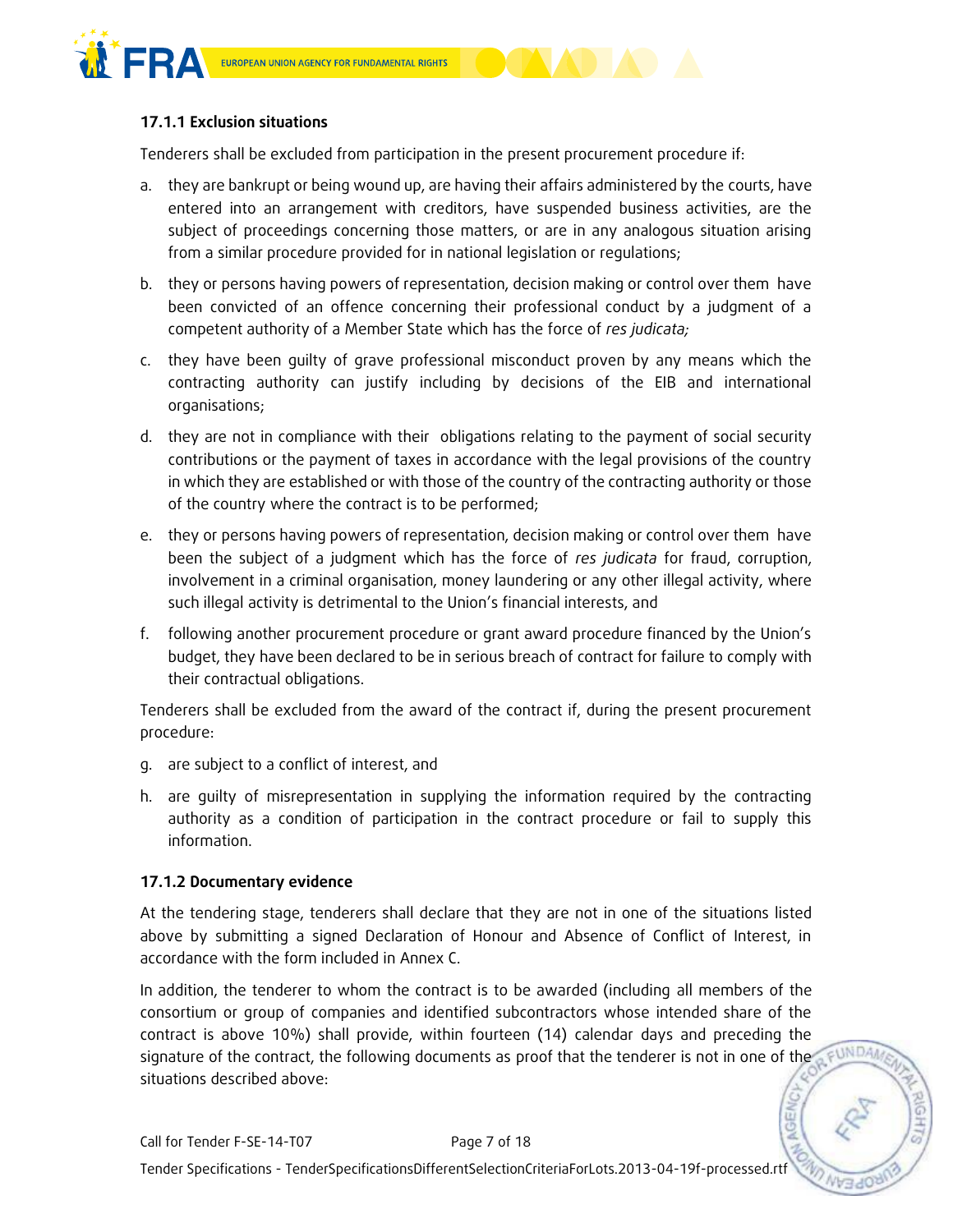

- for points (a), (b) and (e) above, recent extract(s) from the judicial record or, failing that, an equivalent document(s) recently issued by a judicial or administrative authority in the country of origin or provenance showing that those requirements are satisfied
- for points (a) or (d) above, a recent certificate issued by the competent authority of the State concerned.

Where the document or certificate referred to in the first two bullet points is not issued in the country concerned and for points (c) and (f) above, it may be replaced by a sworn or, failing that, a solemn statement made by the interested party before a judicial or administrative authority, a notary or a qualified professional body in its country of origin or provenance.

Depending on the national legislation of the country in which the tenderer is established, the document referred to above shall relate to legal persons and/or natural persons including, where considered necessary by the contracting authority, company directors or any person with powers of representation, decision-making or control in relation to the tenderer.

The contracting authority may waive the obligation of a tenderer to submit the documentary evidence referred to above if such evidence has already been submitted to it for the purposes of another procurement procedure and provided that the issuing date of the documents does not exceed one year and that they are still valid. In such a case, the tenderer shall declare on its honour that the documentary evidence has already been provided in a previous procurement procedure and confirm that no changes in its situation have occurred.

Administrative or financial penalties may be imposed by the contracting authority on tenderers who are in one of the exclusion situations after they have been given the opportunity to present their observations.

These penalties are detailed in Article 109 of the Financial Regulation No 966/2012 of 25 October 2012 (OJ L 298 of 26 October 2012) and Article 145 of the Commission Delegated Regulation No 1268/2012 of 29 October 2012 on the rules of application of the Financial Regulation (OJ L 362 of 31 December 2012).

### **17.2 Selection criteria – Phase II**

The aim of this phase is to assess if tenderers have sufficient economic and financial capacity and sufficient technical and professional capacity to perform the contract.

### **17.2.1 Economic and financial capacity**

Proof of economic and financial capacity of the tenderers shall be furnished by the following documents and minimum requirements (for all lots):

A statement of the annual average turnover for the last 2 financial years for which accounts have been closed. The minimum average annual turnover of the tenderer shall be of 150,000.00 EUR. In case of a consortium, the annual average turnover for each of the partners shall be presented. The sum of the annual average turnovers of each partner will be taken into account to reach the minimum annual average turnover of 150,000.00 EUR.

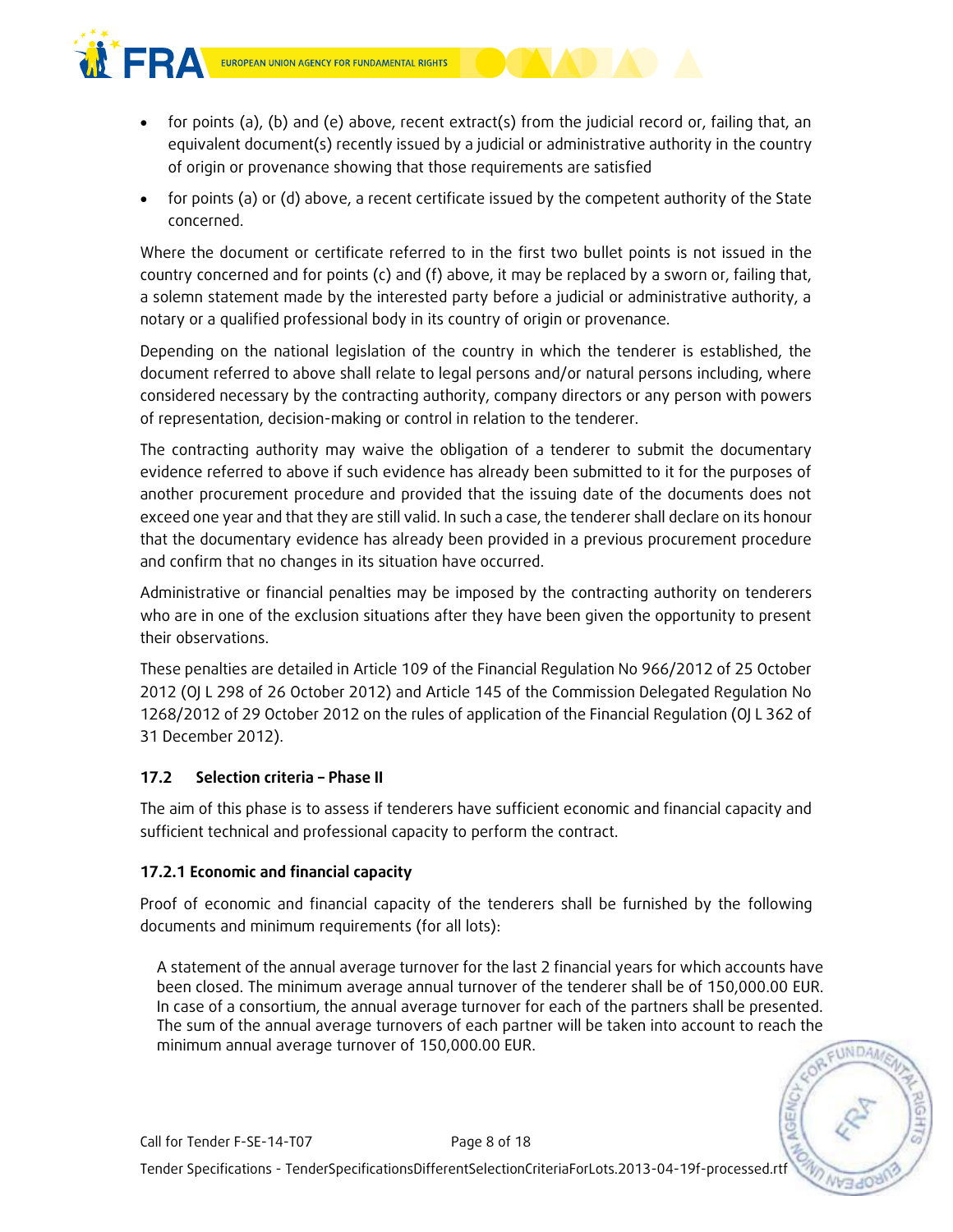

If for some exceptional reason which the contracting authority considers justified, the tenderer is unable to provide the documentary evidence requested above, it may prove its economic and financial capacity by any other means which the contracting authority considers appropriate.

The contracting authority may waive the obligation of a tenderer to submit the documentary evidence referred to above if such evidence has been submitted to it for the purposes of another procurement procedure and still complies with the requirements above.

An economic operator may, where appropriate and for a particular contract, rely on the economic and financial capacities of other entities, regardless of the legal nature of the links it has with them. It must in that case prove to the contracting authority that it will have at its disposal the resources necessary for the performance of the contract, for example by producing an undertaking on the part of those entities to place those resources at its disposal. The contracting authority may require that the economic operator and the entities referred to above are jointly liable for the execution of the contract.

### **17.2.2 Technical and professional capacity**

Proof of the technical and professional capacity of the tenderers shall be furnished by the following documents and minimum requirements:

### **Lot 1: Internet services**

A list of the principal services provided and supplies delivered in the past two (2) years, with the sums, dates and recipients. Tenderers are required to prove that they have performed at least 3 projects of an amount/nature or scope similar to the services to be carried out under this tender.

#### **Lot 2: VoIP telephony**

Tenderers are required to prove that they have performed at least three SIP trunk/VOIP projects where minimum one is MS Lync 2010 or later of an amount/nature or scope similar to the services to be carried out under this tender.

#### **Lot 3: Mobile telephony**

A list of the principal services provided and supplies delivered in the past two (2) years, with the sums, dates and recipients. Tenderers are required to prove that they have performed at least 3 projects of an amount/nature or scope similar to the services to be carried out under this tender.

An economic operator may, where appropriate and for a particular contract, rely on the technical and professional capacities of other entities, regardless of the legal nature of the links it has with them. It must in that case prove to the contracting authority that it will have at its disposal the resources necessary for the performance of the contract, for example by producing an undertaking on the part of those entities to place those resources at its disposal. The contracting authority may require that the economic operator and the entities referred to above are jointly liable for the execution of the contract.

EUNDAM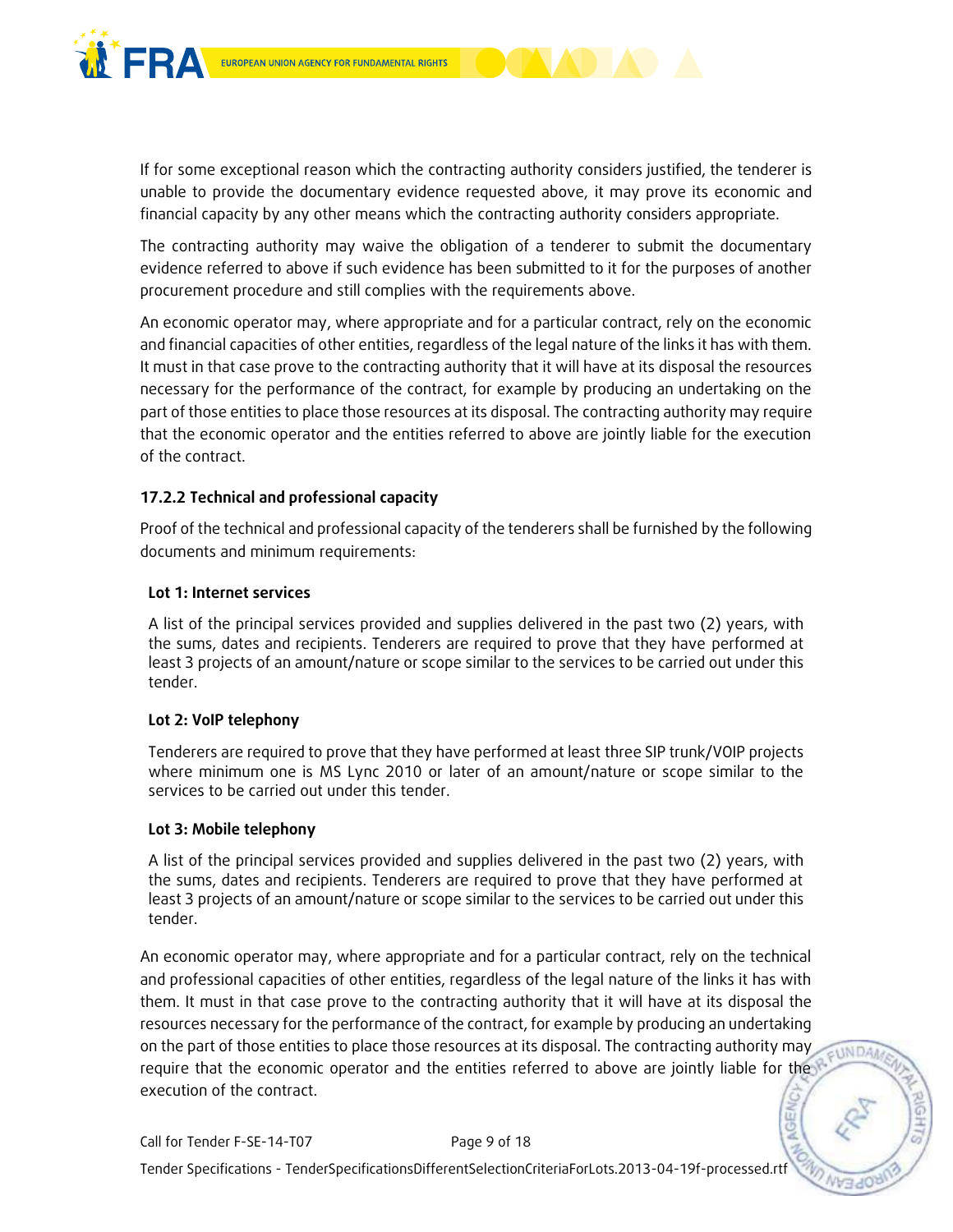

# **18. Assessment of tenders – Phase III**

The aim of this phase is to evaluate from the technical and the financial points of view the offers submitted by the tenderers. The award method for all lots is based on the best value for money.

### **18.1 Technical evaluation**

### **Lot 1: Internet services**

Tenderers' technical offer will be evaluated on the basis of the following technical award criteria and their corresponding weightings:

| <b>Technical Award criteria</b>                                                                                                                                                                                                                               | Weighting in % |
|---------------------------------------------------------------------------------------------------------------------------------------------------------------------------------------------------------------------------------------------------------------|----------------|
| Provide detailed information about your European network infrastructure and<br>how you are going to address the technical requirements set down in Annex<br>$A1 5.1.1 - 5.1.8$ .                                                                              | 40             |
| Provide a detailed description of your DSL internet service as requested in<br>Annex A1 5.1.10. Please indicate as well the required time to install this<br>service.                                                                                         | 5              |
| Service Level Agreement. Please provide your SLA and elaborate how you<br>are going to meet the minimum standards defined in Annex A1 5.1.11.                                                                                                                 | 35             |
| Service migration: Describe in details the migration process during the<br>Running-in and running-out phase as requested in Annex A1 5.1.13 Please<br>provide as well a detailed project plan including all required tasks, milestones<br>and task durations. | 20             |
| TOTAL                                                                                                                                                                                                                                                         | 100            |

For each criterion a number of points in a range between 0 to 100 points will be given. A tender can reach a maximum of 100 points per criterion and a maximum of 100 points in total. After the application of the corresponding weightings per criterion and sub-criterion as per the grid above, tenders scoring less than 60% in the total overall points or less than 50% in the points awarded for a single criterion will be excluded from the rest of the assessment procedure.

### **Lot 2: VoIP telephony**

Tenderers' technical offer will be evaluated on the basis of the following technical award criteria and their corresponding weightings:

| <b>Technical Award criteria</b> |                                                                                                                                                            | Weighting in % |
|---------------------------------|------------------------------------------------------------------------------------------------------------------------------------------------------------|----------------|
|                                 | A detailed desciption of your SIP trunk solution and how it is going to address<br>the technical requirments described in Annex A1 5.2.1 to 5.2.3. Include | 45             |
| Call for Tender F-SE-14-T07     | Page 10 of 18                                                                                                                                              |                |
|                                 | Tender Specifications - TenderSpecificationsDifferentSelectionCriteriaForLots.2013-04-19f-processed.rtf                                                    |                |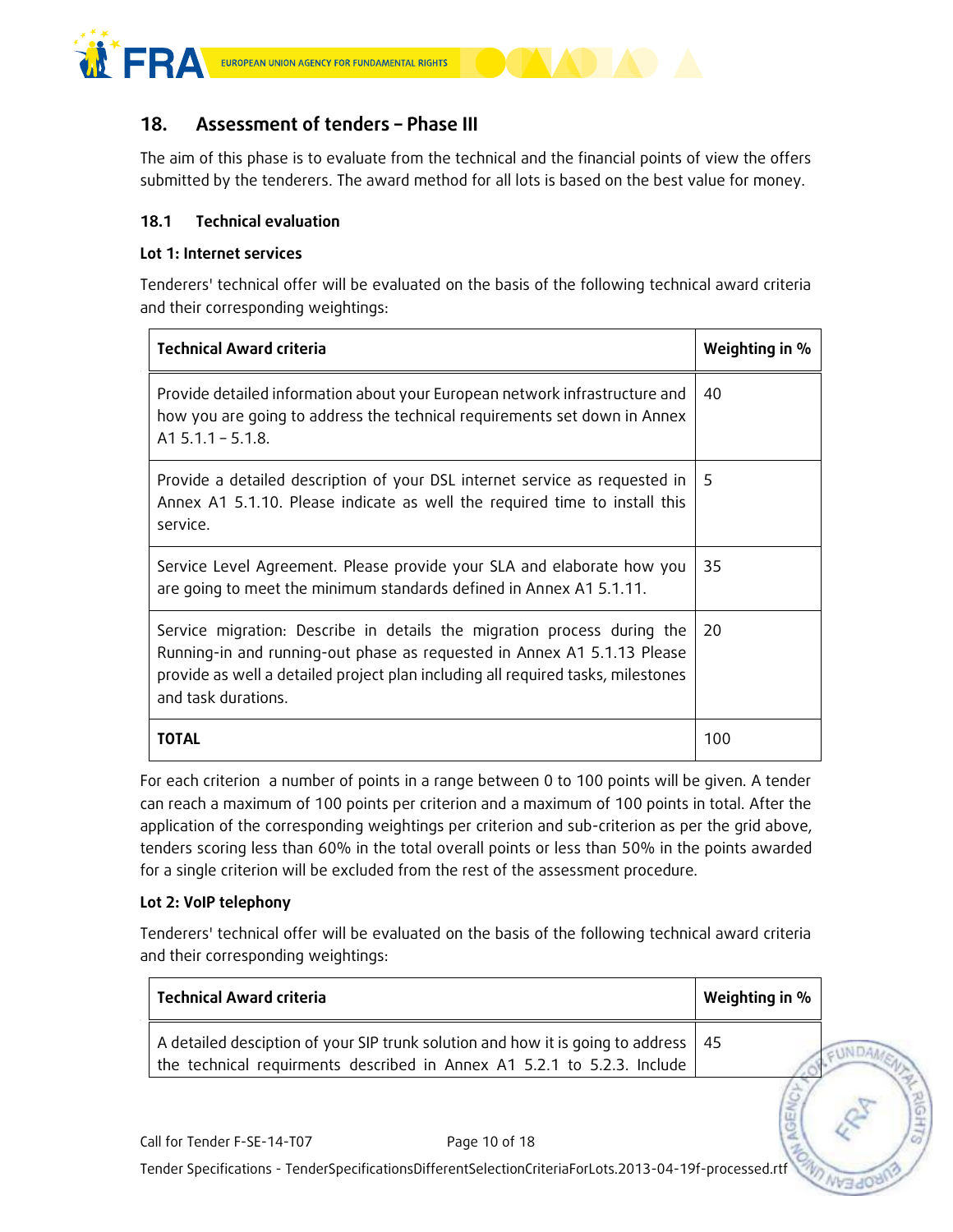



For each criterion a number of points in a range between 0 to 100 points will be given. A tender can reach a maximum of 100 points per criterion and a maximum of 100 points in total. After the application of the corresponding weightings per criterion and sub-criterion as per the grid above, tenders scoring less than 60% in the total overall points or less than 50% in the points awarded for a single criterion will be excluded from the rest of the assessment procedure.

### **Lot 3: Mobile telephony**

Tenderers' technical offer will be evaluated on the basis of the following technical award criteria and their corresponding weightings:

| <b>Technical Award criteria</b>                                                                                                                                                                                                                               | Weighting in % |
|---------------------------------------------------------------------------------------------------------------------------------------------------------------------------------------------------------------------------------------------------------------|----------------|
| Please describe any reporting tools and the management portal that you will<br>make available to FRA for monitoring and SIM card management as requested<br>in Annex A1 5.3.3 and 5.3.8.                                                                      | 50             |
| Service Level Agreement. Please provide your SLA and elaborate how you<br>are going to meet the minimum standards defined in Annex A1 5.3.6.                                                                                                                  | 30             |
| Service migration: Describe in details the migration process during the<br>Running-in and running -out phase as requested in Annex A1 5.3.9 Please<br>provide as well a detailed project plan including all required tasks, milestones<br>and task durations. | 20             |
| TOTAL                                                                                                                                                                                                                                                         | 100            |

For each criterion a number of points in a range between 0 to 100 points will be given. A tender can reach a maximum of 100 points per criterion and a maximum of 100 points in total. After the application of the corresponding weightings per criterion and sub-criterion as per the grid above, tenders scoring less than 60% in the total overall points or less than 50% in the points awarded for a single criterion will be excluded from the rest of the assessment procedure.

**EUNDA**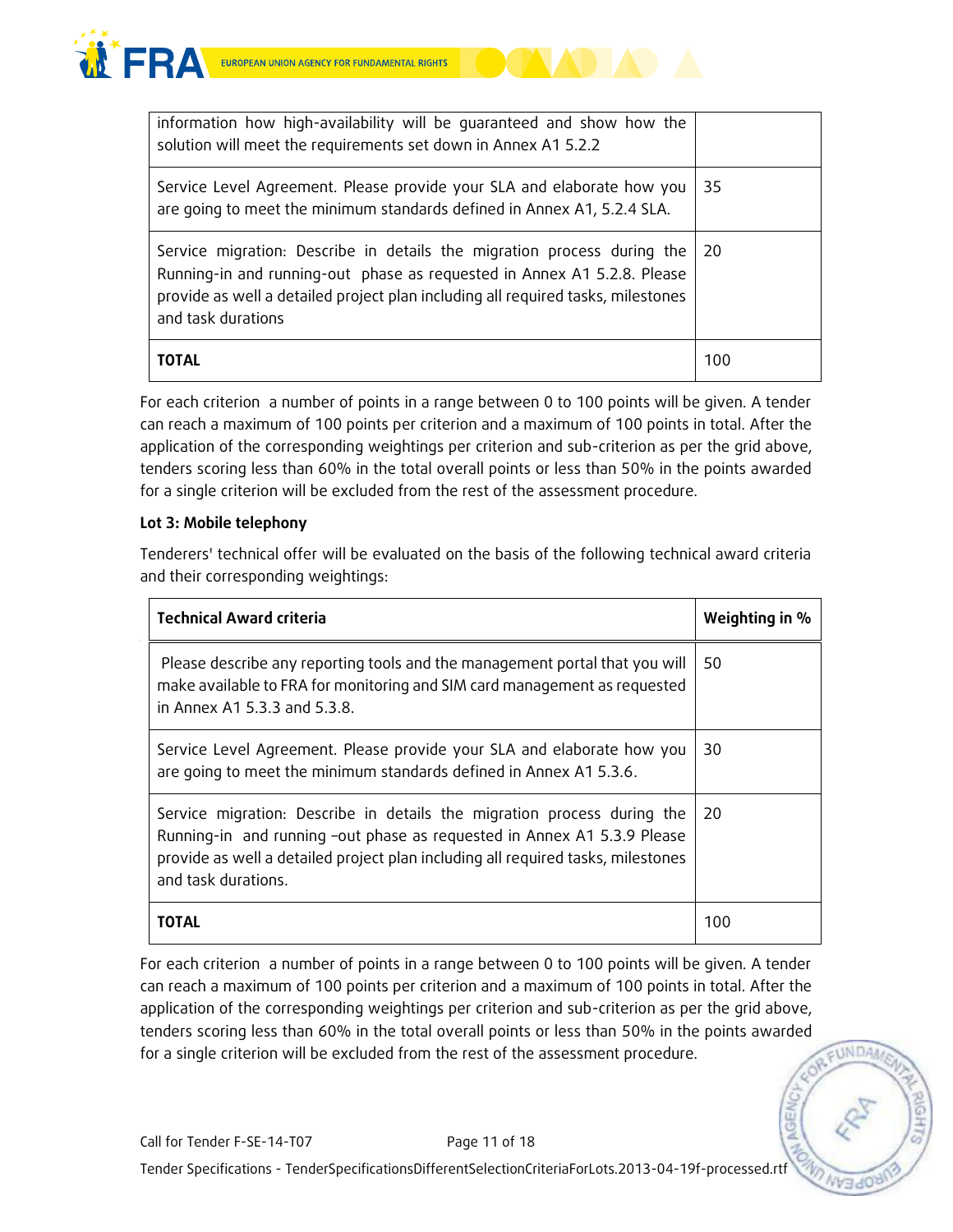



### **18.2 Financial evaluation**

### **18.2.1 Financial award criteria**

### **Lot 1 - Internet services**

Tenderers financial offers will be evaluated on the basis of the following financial award criteria and their corresponding weightings:

| <b>Financial award criteria</b>                                                               |                                                                                                                                                               |                          |  |
|-----------------------------------------------------------------------------------------------|---------------------------------------------------------------------------------------------------------------------------------------------------------------|--------------------------|--|
| For evaluation purposes tenderers must provide prices for all items listed in the grid below. |                                                                                                                                                               |                          |  |
| <b>Item</b>                                                                                   |                                                                                                                                                               | Weighting<br>in % $(wi)$ |  |
| 1.                                                                                            | Monthly fee primary internet service 30 Mbps unlimited. The fee shall include<br>the services described in Annex A1 Technical Specifications: $5.1.1 - 5.1.8$ | 65                       |  |
| 2.                                                                                            | Monthly fee Backup Internet connection 12 Mbps. The service fee shall<br>include the local loop as well.                                                      | 20                       |  |
| 3.                                                                                            | Increase of primary internet service bandwidth of 8 Mbps                                                                                                      | 5                        |  |
| 4.                                                                                            | Installation fee primary internet service                                                                                                                     | 5                        |  |
| 5.                                                                                            | Installation backup internet service                                                                                                                          | 5                        |  |
|                                                                                               | <b>TOTAL</b>                                                                                                                                                  | 100                      |  |

 $\triangleright$  First, the tender with the lowest price per item will receive 100 points for the item i. The remaining tenders will receive their financial points per item in accordance with the following formula:

 $FP_{ix}$  (Financial points for item i of tender X) = (lowest price for item i / price for item i of tender X $*$  100

 $\triangleright$  Secondly, the financial result for tender X (FRx) will be calculated by summing the weighted financial points according to the formula below:

$$
FRx = \sum_{i=1}^{5} (wi * FPix)
$$

# **Lot 2 - VoIP telephony**

Tenderers financial offers will be evaluated on the basis of the following financial award criteria and their corresponding weightings:

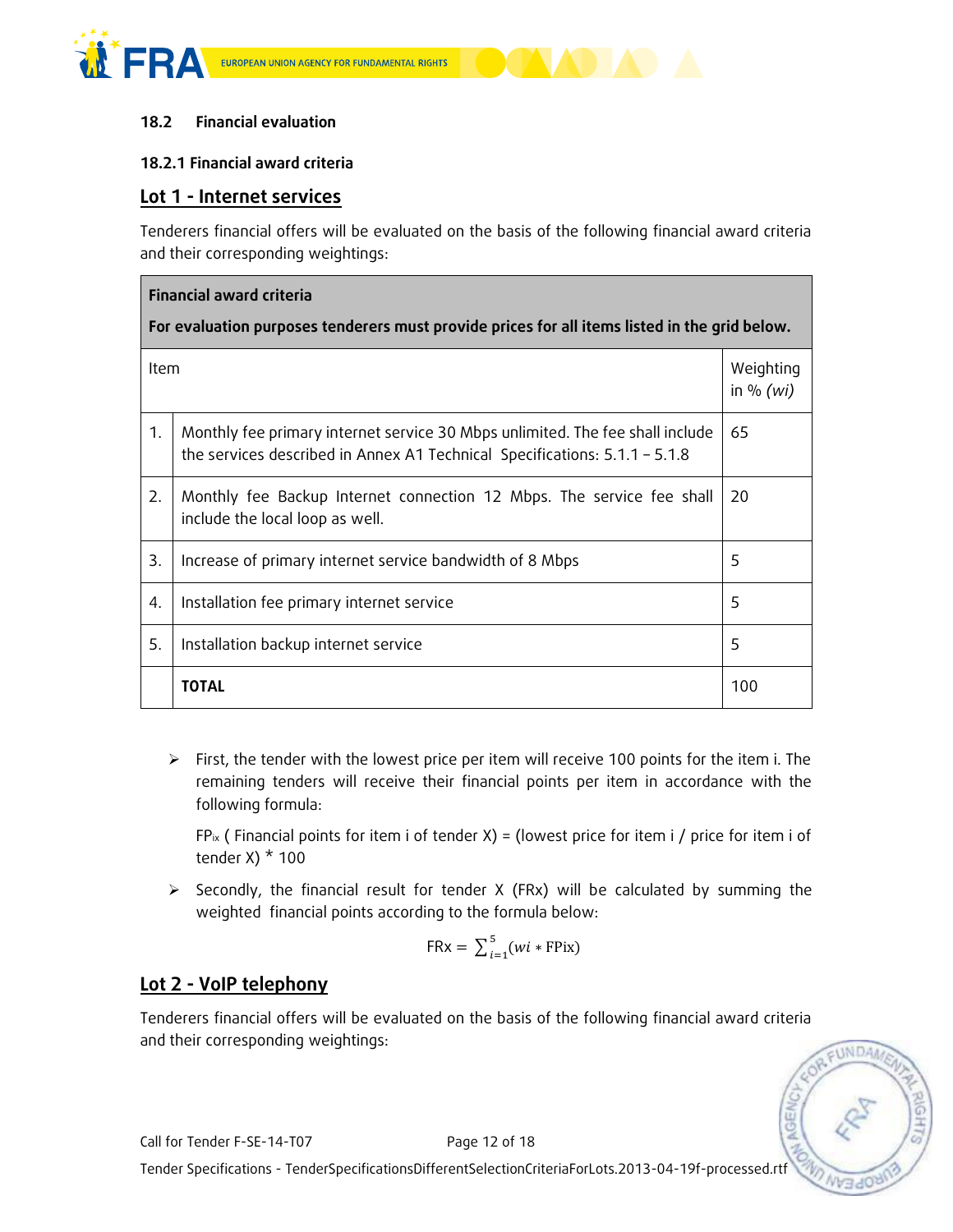

### **Financial award criteria**

**For evaluation purposes tenderers must provide prices for all items listed in the grid below.**

|    | <b>Item</b>                                                                                          | Weighting<br>in % $(wi)$ |
|----|------------------------------------------------------------------------------------------------------|--------------------------|
| 1. | Monthly fee for the provision of VOIP services as described in Annex A1<br>Technical specifications. | 95                       |
| 2. | Installation fee                                                                                     | 5                        |
|    | TOTAL                                                                                                | 100                      |

 $\triangleright$  First, the tender with the lowest price per item will receive 100 points for the item i. The remaining tenders will receive their financial points per item in accordance with the following formula:

 $FP_{ix}$  (Financial points for item i of tender X) = (lowest price for item i / price for item i of tender X $*$  100

 $\triangleright$  Secondly, the financial result for tender X (FRx) will be calculated by summing the weighted financial points according to the formula below:

$$
FRx = \sum_{i=1}^{2} (wi * FPix)
$$

# **Lot 3 - Mobile telephony**

Tenderers financial offers will be evaluated on the basis of the following financial award criteria and their corresponding weightings:

|                | <b>Financial award criteria</b>                                                                                                                                                                                                                                         |                          |  |
|----------------|-------------------------------------------------------------------------------------------------------------------------------------------------------------------------------------------------------------------------------------------------------------------------|--------------------------|--|
|                | For evaluation purposes tenderers must provide prices for all items listed in the grid below.                                                                                                                                                                           |                          |  |
|                | <b>Item</b>                                                                                                                                                                                                                                                             | Weighting<br>in % $(wi)$ |  |
| $\mathbf{1}$ . | Including: Unlimited minutes to all fixed and mobile numbers within the HQ<br>zone (Austria); min. of 1000 SMS within the HQ zone; min. of 200 min from<br>HQ zone to EU-28 zone; min. of 5GB data traffic withiwin the HQ zone with<br>a min. download rate of 21Mbp/s | 48                       |  |
| 2.             | HQ zone to EU-28 zone (price/minute, 60/60 model)                                                                                                                                                                                                                       | 12                       |  |
| 3.             | FRA Mobile to FRA Mobile- EU-28 (price/minute, 60/60 model) - ACTIVE<br>ROAMING CALLS                                                                                                                                                                                   | 13                       |  |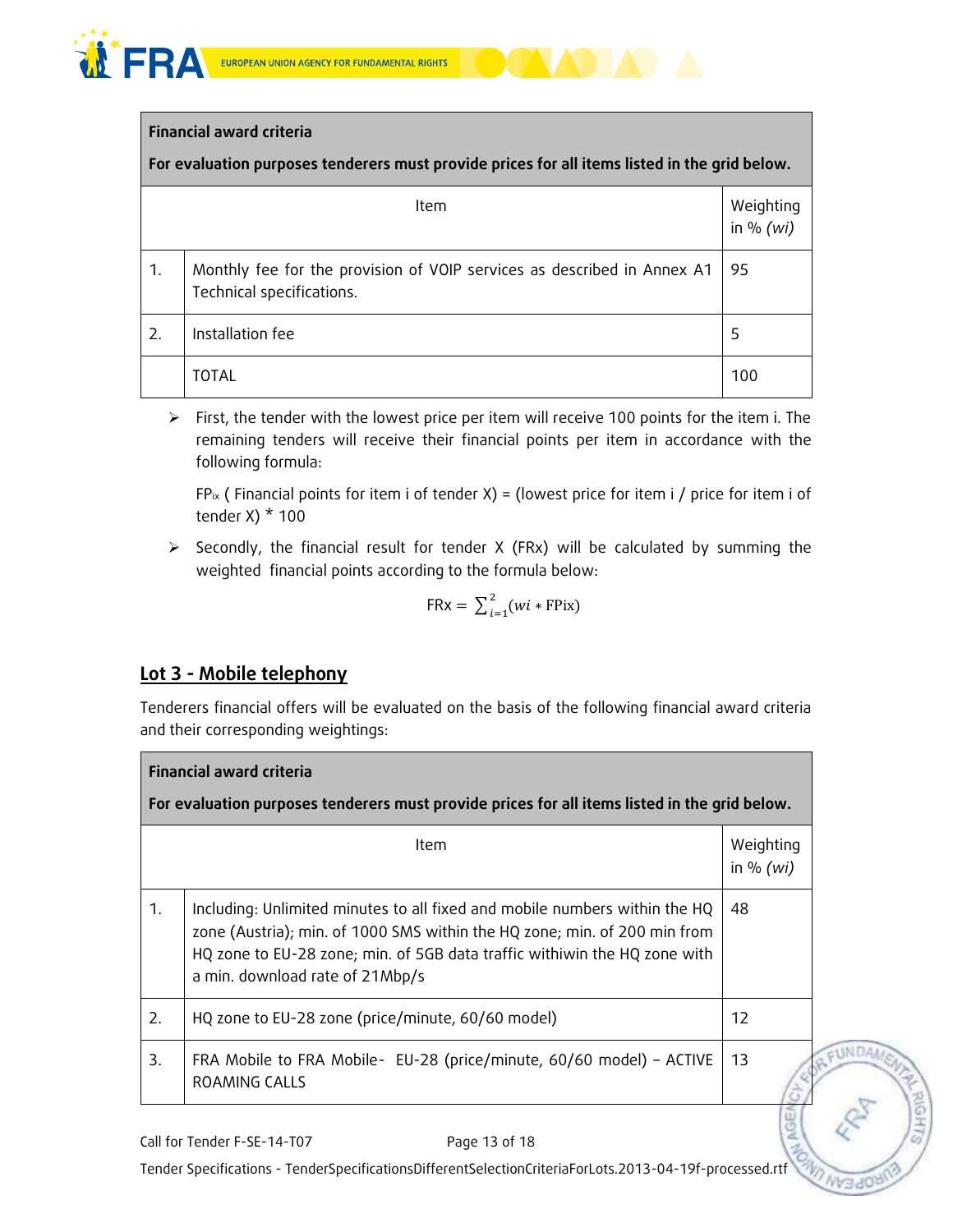

| 4. | FRA Mobile to FRA Mobile - EU-28 (price/minute, 60/60 model) - PASSIVE   7<br>ROAMING CALLS |     |
|----|---------------------------------------------------------------------------------------------|-----|
| 5. | FRA Mobile to FRA fixed - EU-28 (price/minute, 60/60 model) – ACTIVE   13<br>ROAMING CALLS  |     |
| 6. | FRA Mobile to FRA fixed - EU-28 (price/minute, 60/60 model) - PASSIVE   7<br>ROAMING CALLS  |     |
|    | TOTAL                                                                                       | 100 |

 $\triangleright$  First, the tender with the lowest price per item will receive 100 points for the item i. The remaining tenders will receive their financial points per item in accordance with the following formula:

 $FP_{ix}$  (Financial points for item i of tender X) = (lowest price for item i / price for item i of tender  $X$ )  $*$  100

 $\triangleright$  Secondly, the financial result for tender X (FRx) will be calculated by summing the weighted financial points according to the formula below:

$$
FRx = \sum_{i=1}^{6} (wi * FPix)
$$

### **18.2.2 Information concerning prices**

The financial evaluation of the offers will be based on the prices quoted by the tenderers in their financial proposals. Tenderers must fill in the Financial Offer Form included in Annex C.

When filling in the Financial Offer Form, tenderers must take into consideration that prices shall be:

- expressed in euro. For tenders in countries which do not belong to the euro zone, tenderers shall quote their prices in euro and the price quoted may not be revised in line with exchange rate movements. It is for the tenderer to select an exchange rate and assume the risks or benefits deriving from any variation.
- inclusive of all costs and expenses, directly and indirectly connected with the goods and/or services to be supplied/provided and including all the charges (travel and subsistence), unless otherwise stated in the tender documents.
- free of all duties and taxes (in particular VAT). According to Articles 3 and 4 of the Protocol on the Privileges and Immunities of the European Communities, the European Union Agency for Fundamental Rights is exempt from all charges, taxes and dues, including value added tax; such charges may not therefore be included in the calculation of the price quoted; the VAT amount must be indicated separately.

Prices shall be fixed and not subject to revision during the first year of performance of the contract. From the beginning of the second year of performance of the contract, each price may be revised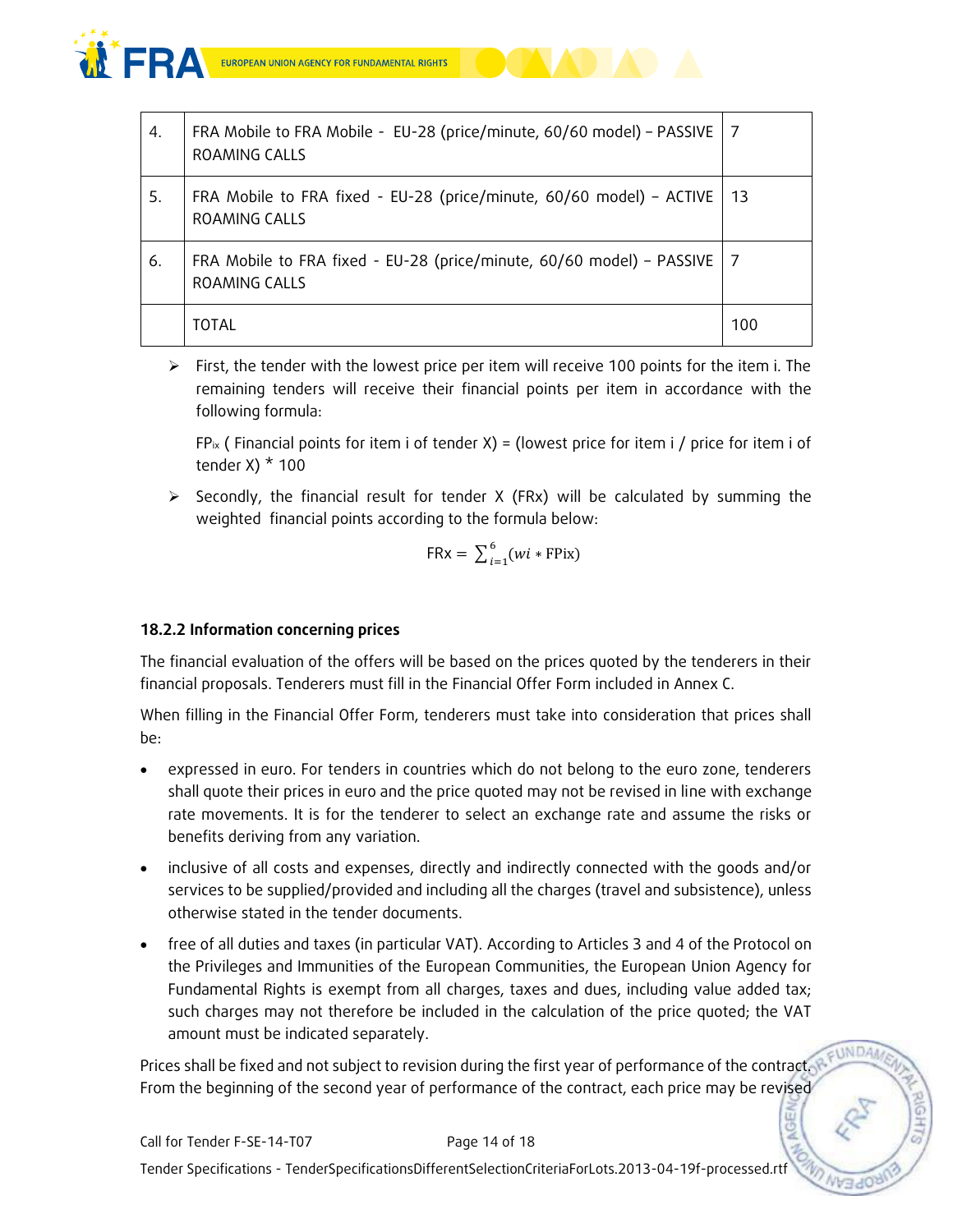

upwards or downwards each year in accordance with the provisions of the Draft Contract in Annex B.

The services/supplies the financial offer refers to are intended to provide a fair, non-discriminatory basis for evaluation purposes. Consequently, cannot under any circumstances be considered to constitute a commitment on the part of the contracting authority to conclude specific contracts for the related services and quantities, and cannot give rise to any right of legitimate expectation on the part of the contractor.

However, the prices quoted by the tenderer in their financial offer are binding and will be applicable to the requested services/supplies by means of specific contracts or orders. If the tenderer is requested to quote unit prices in the Financial Offer Form included in Annex C, these unit prices are binding as well, and will be applicable to the services requested by means of specific contracts and orders.

# **19. Contract award – Phase IV**

### **Lot 1: Internet services; Lot 2: VoIP telephony; Lot 3: Mobile telephony**

The contract will be awarded to the tenderer offering the most economic advantageous tender, on the basis of the following formula:

Score for tender X =

Score for tender X=(financial result of tender X/ highest financial result)\*60 + total quality score (out of 100) for all technical award criteria of tender X \* 40%

# **20. Information to tenderers on the outcome of the tender**

The contracting authority will inform tenderers of decisions reached concerning the award of the contract, including the grounds for any decision not to award a contract or to recommence the procedure.

The contracting authority will inform as soon as possible all tenderers whose tenders are rejected of the reasons for their rejection. If a written request is received, the contracting authority will inform, within not more than 15 calendar days from the date on which the written request is received, all tenderers who meet the exclusion and selection criteria, of the characteristics and relative advantages of the successful tender and the name of the tenderer to whom the contract is awarded.

However, certain details may not be disclosed where disclosure would hinder application of the law, would be contrary to public interest or would harm the legitimate commercial interests of public or private undertakings or could distort fair competition between those undertakings.

# **21. No obligation to award the contract**

The tendering procedure shall not involve the contracting authority in any obligation to award the contract.

FUNDAM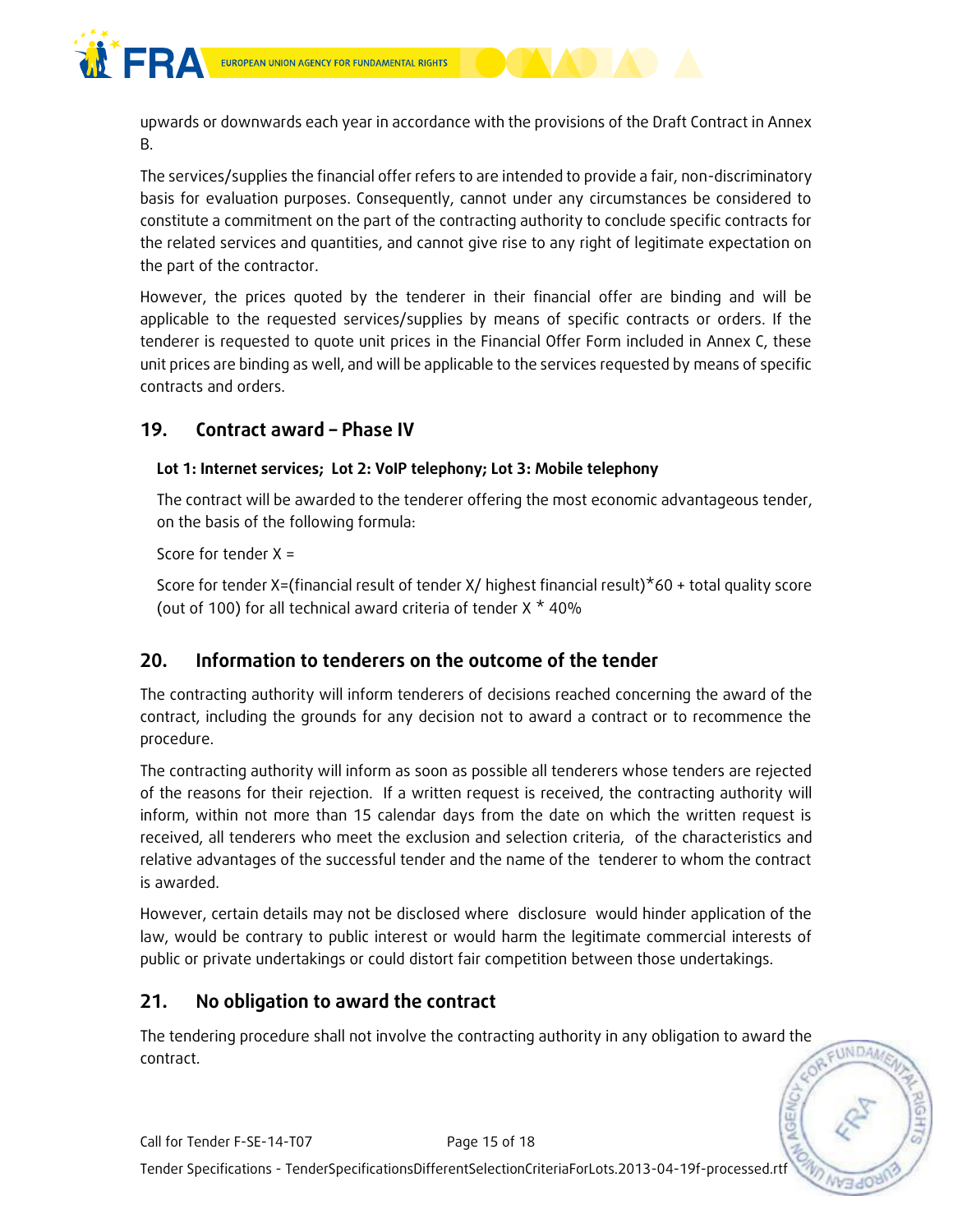

No compensation may be claimed by tenderers whose tender has not been accepted, including when the contracting authority decides not to award the contract.

# **22. Cancellation of the tender procedure**

In the event of cancellation of the tender procedure, tenderers will be notified of the cancellation by the contracting authority. If the tender procedure is cancelled before the outer envelope of any tender has been opened, the unopened and sealed envelopes will be returned to the tenderers.

In no event shall the contracting authority be liable for any damages whatsoever including, without limitation, damages for loss of profits, in any way connected with the cancellation of a tender procedure even if the contracting authority has been advised of the possibility of damages.

# **23. How to submit the tender**

All tenders must be presented in three parts:

### **Part 1 – Administrative Proposal**

In the Administrative Proposal, tenderers must include all the information and documents required by the contracting authority for the assessment of tenderers on the basis of the exclusion and selection criteria described above. For that purpose, tenderers must fill and sign the following documents following the forms included in Annex C:

### **Section A: Tenderers Identification**

- Tenderers identification form (administrative details). If the tenderer is a consortium or a group of companies, only the leader must fill in the form.
- Legal Entities Form, to be signed by a representative of the tenderer authorised to sign contracts with third parties. There is one form for individuals, one for private entities and one for public entities. If the tenderer is submitting a joint offer, a Legal Entities Form must be submitted by each consortium or group member. It also has to be submitted by each identified subcontractor whose intended share of the contract is above 10% of the total contract value.
- Bank Identification Form filled in and signed by an authorised representative of the tenderer and its or her banker. In case of a joint offer, only one of the members of the consortium or group of companies, usually the leader, must complete the Bank Identification Form.
- Power of Attorney (in case of joint offers). In case of a joint offer, the power of attorney has to be signed by the leader and all consortium partners, preferably in a single document.
- Statement on Subcontracting, indicating the intention of the tenderer to subcontract part of the contract and the percentage of subcontracting per identified subcontractor.
- Letter of Intent of identified subcontractors (only if the tenderer intends to subcontract part of the contract).

### **Section B: Exclusion Criteria information**

 Declaration of Honour with respect to the Exclusion Criteria and Absence of Conflict of Interest. To be submitted by each consortium or group member in case of joint offers and by each

Call for Tender F-SE-14-T07 Page 16 of 18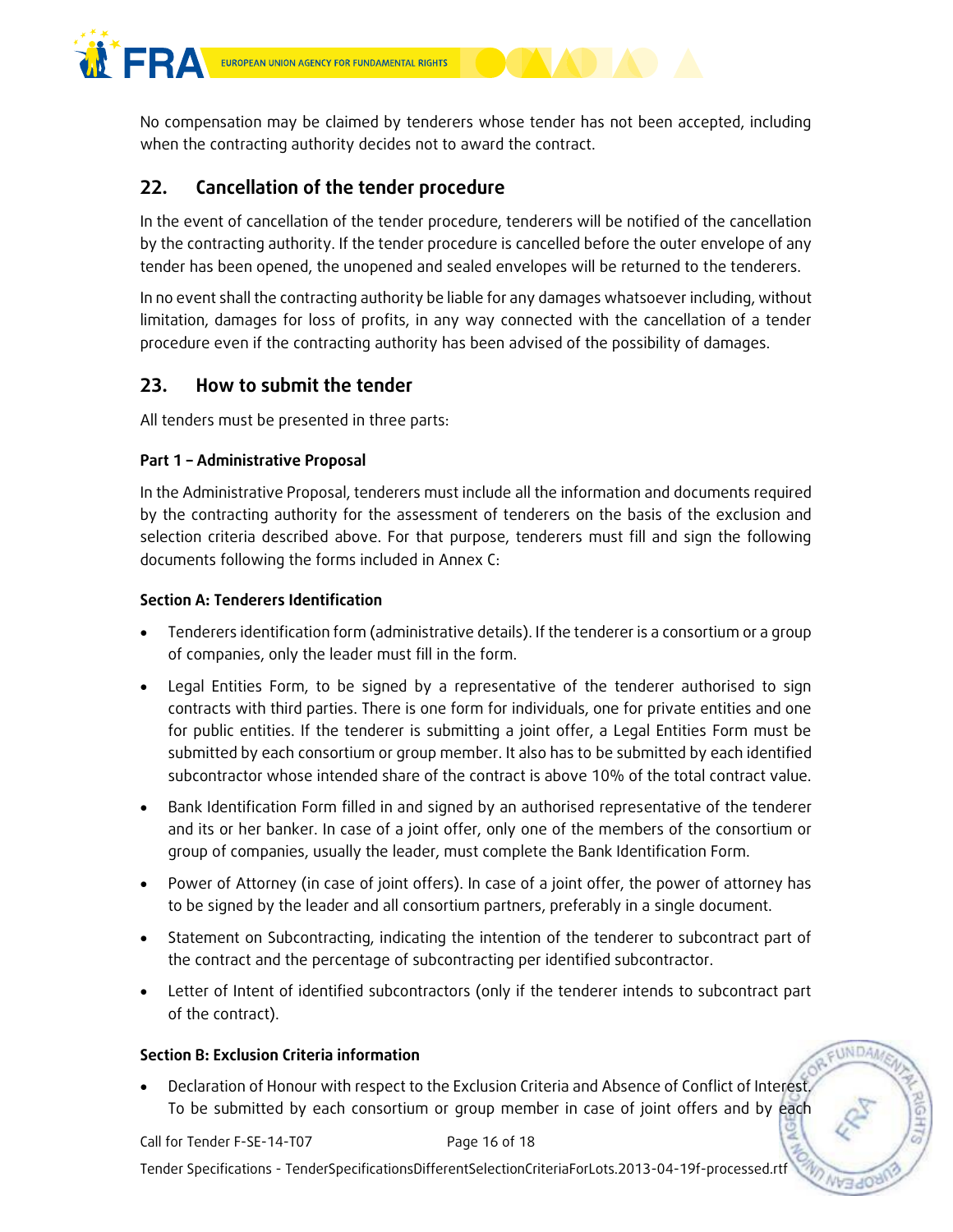

EUROPEAN UNION AGENCY FOR FUNDAMENTAL RIGHTS

identified subcontractor whose intended share of the contract is above 10% of the total contract value.

### **Section C: Selection Criteria (Economic and Financial capacity)**

Lot 1: Internet services

• Statement on the annual average turnover for the last 2 years.

Lot 2: VoIP telephony

• Statement on the annual average turnover for the last 2 years.

Lot 3: Mobile telephony

• Statement on the annual average turnover for the last 2 years.

### **Section D: Selection Criteria (Technical and Professional capacity)**

Lot 1: Internet services

List of principal services performed or supplies delivered in the last two (2) years.

Lot 2: VoIP telephony

• Proof that tenderer has performed at least three SIP trunk/VOIP projects where minimum one is MS Lync 2010 or later.

Lot 3: Mobile telephony

List of principal services performed or supplies delivered in the last t`wo (2) years.

### **Part 2 – Technical proposal**

In the Technical Proposal, tenderers must include all the information required by the contracting authority for the evaluation of tenders on the basis of the technical award criteria described in the corresponding sections of these Tender Specifications. Tenderers should elaborate on all points addressed in Annex A.1 Technical Specifications in order to obtain as many points as possible. The mere repetition of mandatory requirements set out in Annex A.1, without going into details or without giving any added value, will only result in a low number of points. In addition, if certain essential points of Annex A.1 are not expressly covered by the tender, the contracting authority may decide to give a zero mark for the relevant qualitative award criteria.

The technical offer must be written with a lay person in mind. The style and presentation must, as far as is possible, be simple and clear, and free of jargon that obscures rather than promotes meaning to readers unfamiliar with it.

The technical proposal must be included in a separate envelope clearly marked as "Technical Offer". Please note that there is no specific form to present your Technical Offer. However, it should be drawn up following the instructions above.